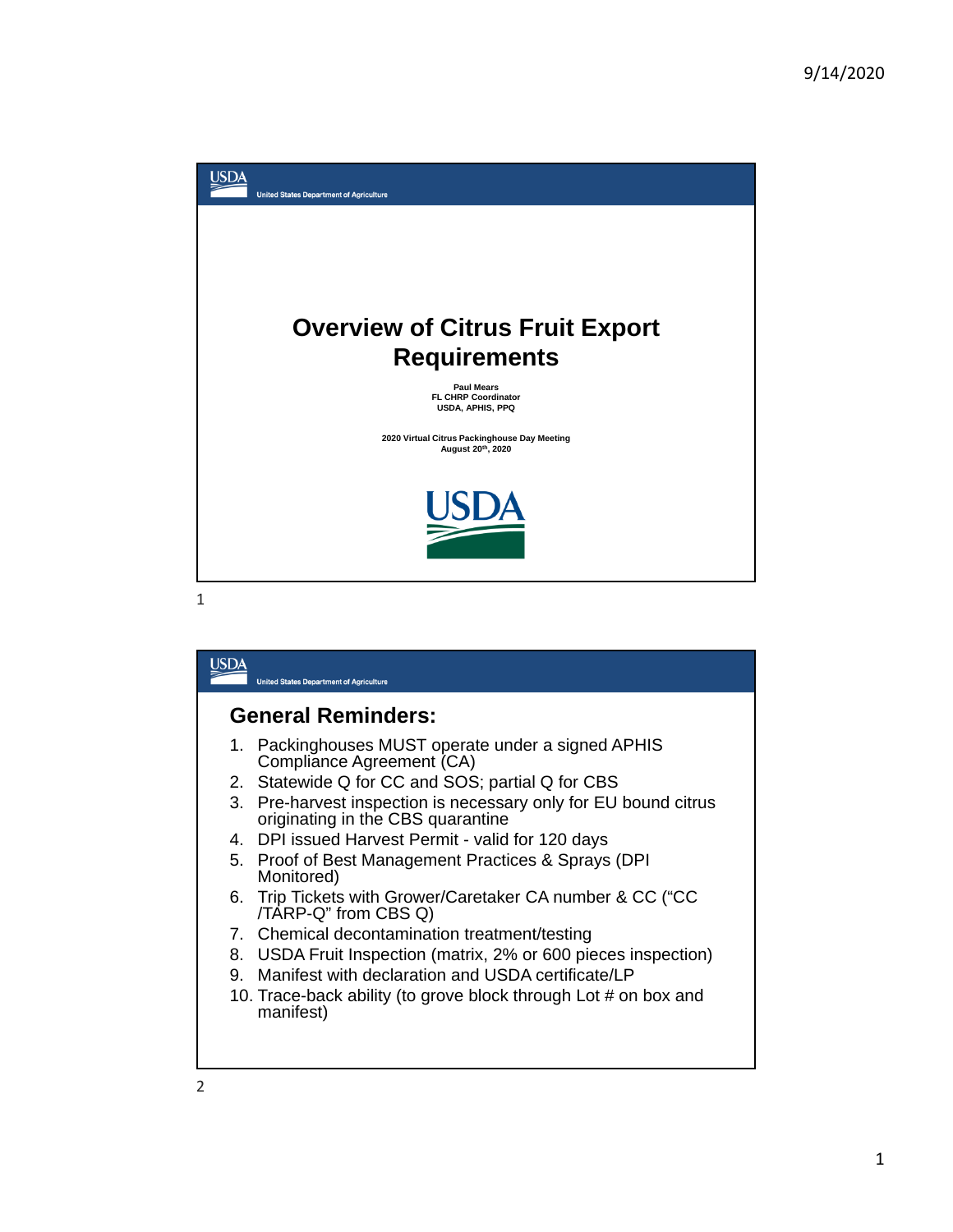



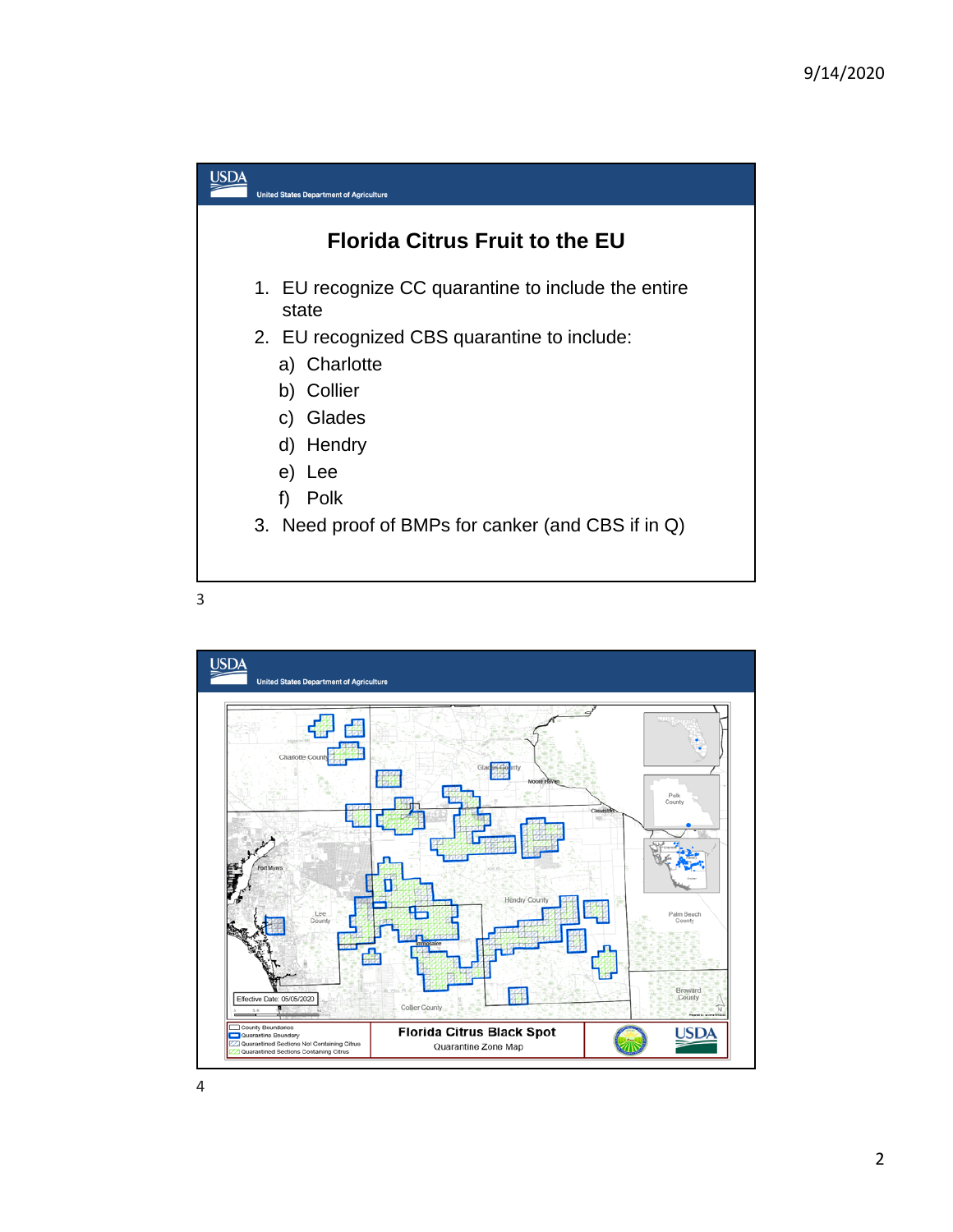

| <b>United States Department of Agriculture</b> |                                                                                                                                                                                                                                                                                                                                                                                                                                                                                                                                                                                                                                                                                                                                             |
|------------------------------------------------|---------------------------------------------------------------------------------------------------------------------------------------------------------------------------------------------------------------------------------------------------------------------------------------------------------------------------------------------------------------------------------------------------------------------------------------------------------------------------------------------------------------------------------------------------------------------------------------------------------------------------------------------------------------------------------------------------------------------------------------------|
|                                                | <b>FL Fresh Citrus Fruit Harvesting Permit</b><br>Florida Department of Agriculture and Consumer Services<br>Division of Plant Industry<br>CITRUS FRUIT HARVESTING PERMIT<br>MEDICALE "INDICAD" FRAED                                                                                                                                                                                                                                                                                                                                                                                                                                                                                                                                       |
|                                                | Section 581.101(1), F.S. / Rule 58-63.001, F.A.C.<br><b>COMMISSIONER</b><br>3027 Lake Alfred Road, Winter Haven, FL 33881 / Phone: (863) 298-3000<br>Grower Caretaker C/A# Survey Completion Date<br>HP#:<br>Responsible Party (Geower, Harvester, Caretaker, Fruit Dealer):<br>Contact Name:<br>Contact Phone #<br>Contact Fax #<br>Contact City, State<br>County of MB (Grove) Location:                                                                                                                                                                                                                                                                                                                                                  |
|                                                | Grove Name<br><b>Sub-block(t):</b> Sub-block(t):<br>Grove Blockink<br>Varieties in Block(s)/Sub-block(s):<br>Block/Sub-block Acres:<br>T - R - S Multi-Block (List the Multi-Block associated with the Block/()/Sub-block/() indicated above).                                                                                                                                                                                                                                                                                                                                                                                                                                                                                              |
|                                                | Proposed Packinghouse(s) for Harvested Fruit<br>Packinghouse 1 (Name):<br>Packinghouse 2 (Name):                                                                                                                                                                                                                                                                                                                                                                                                                                                                                                                                                                                                                                            |
|                                                | THIS GROVE IS LOCATED IN FLORIDA. A CITRUS CANKER QUARANTINE AREA AND WITHIN A<br>COUNTY QUARANTINED FOR CITRUS BLACK SPOT.<br>Fresh fruit harvested under this permit that is treated, inspected, commercially packed, and for which a phytosanitary certificate has<br>been issued is qualified for distribution to all other markets including the countries<br>The submitted distinctive grove blocks or sub-blocks listed above, are located within EU designated counties having citrus<br>black spot quaraztines, and have been inspected and found to be apparently free of Phylloattcha citricarpa (McAlpine)<br>Van der Aa, the causal agent of citrus black spot. The fruit is eligible for harvest and shipment as noted above. |
|                                                | The owner or agent must deliver a copy of this permit to the packinghouse before or upon arrival of fruit at the packinghouse.<br>Field Office.<br>Date Permit Issued:<br>Expiration Date:<br>Field Office Phone #<br>HARVESTING MUST BEGIN FROM THIS MULTIBLOCK, OR SUB BLOCK IF APPLICABLE, ON OR BEFORE<br>(150 DAYS FROM THE SURVEY COMPLETION DATE) FOR THIS HARVESTING PERMIT TO BE VALID FOR FRESH FRUIT<br>SHIPMENT TO COUNTRIES OF THE EUROPEAN UNION; THE HARVESTING PERMIT COVERS REQUIREMENTS FOR CITRUS<br><b>BLACK SPOT INSPECTION ONLY.</b>                                                                                                                                                                                  |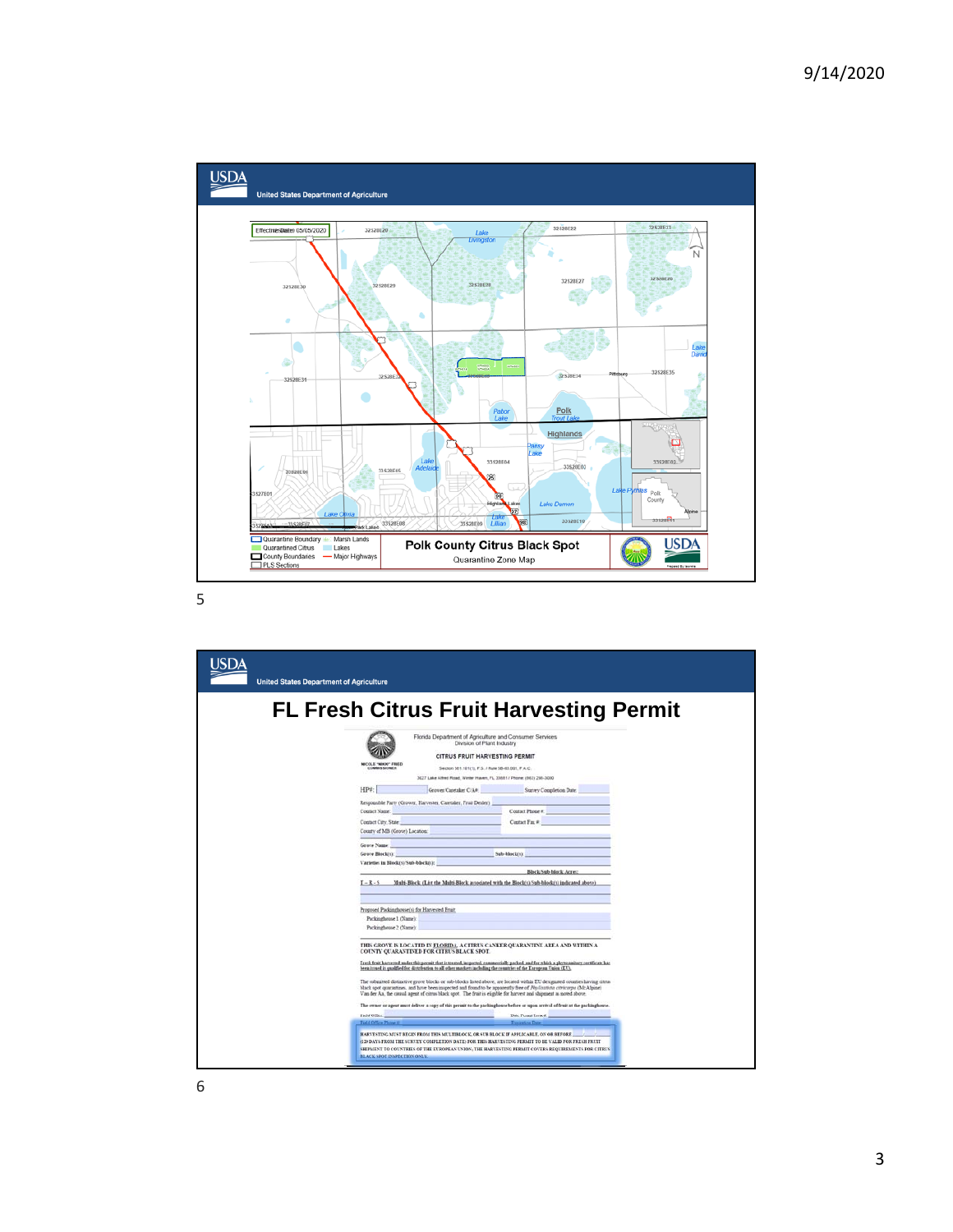

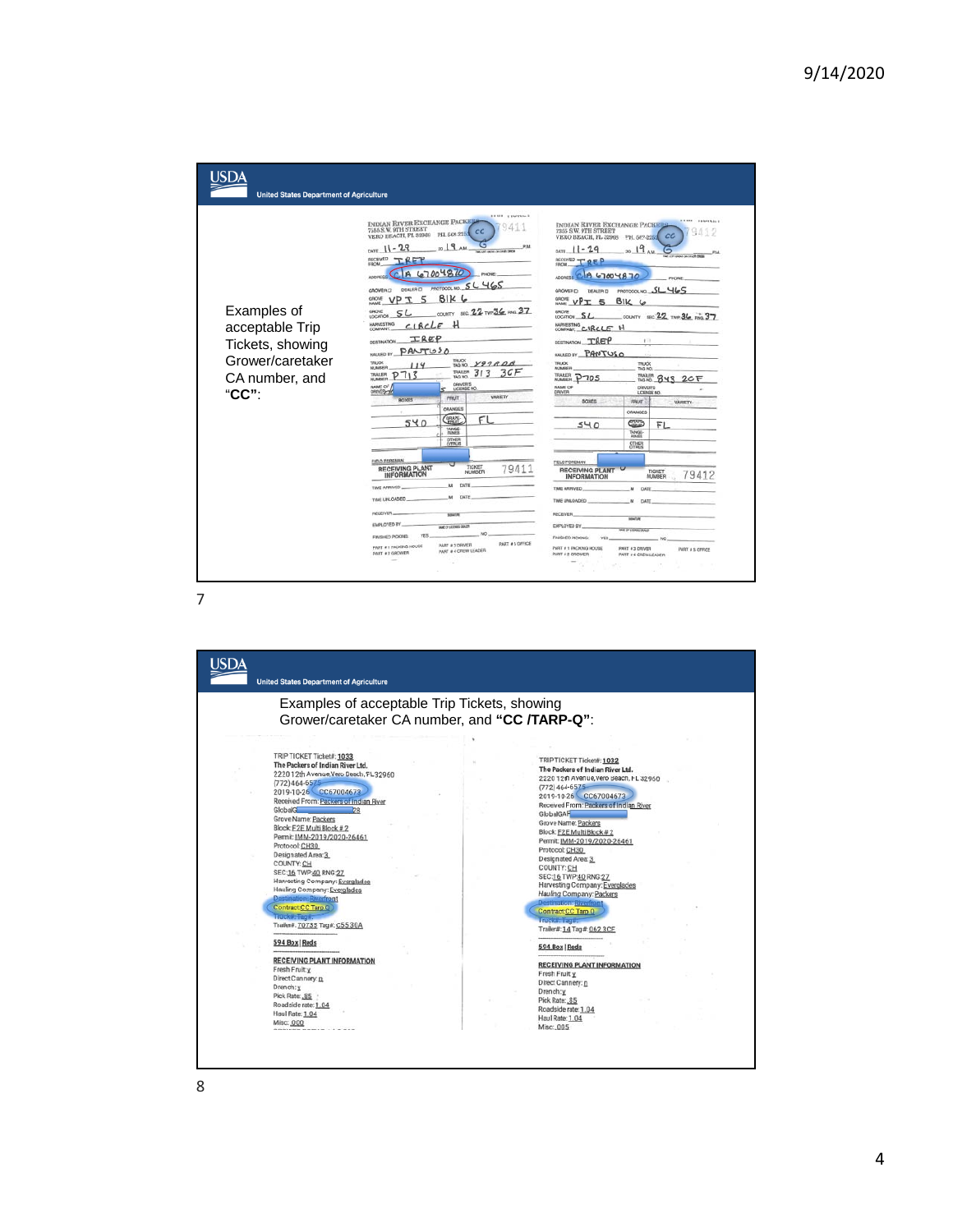

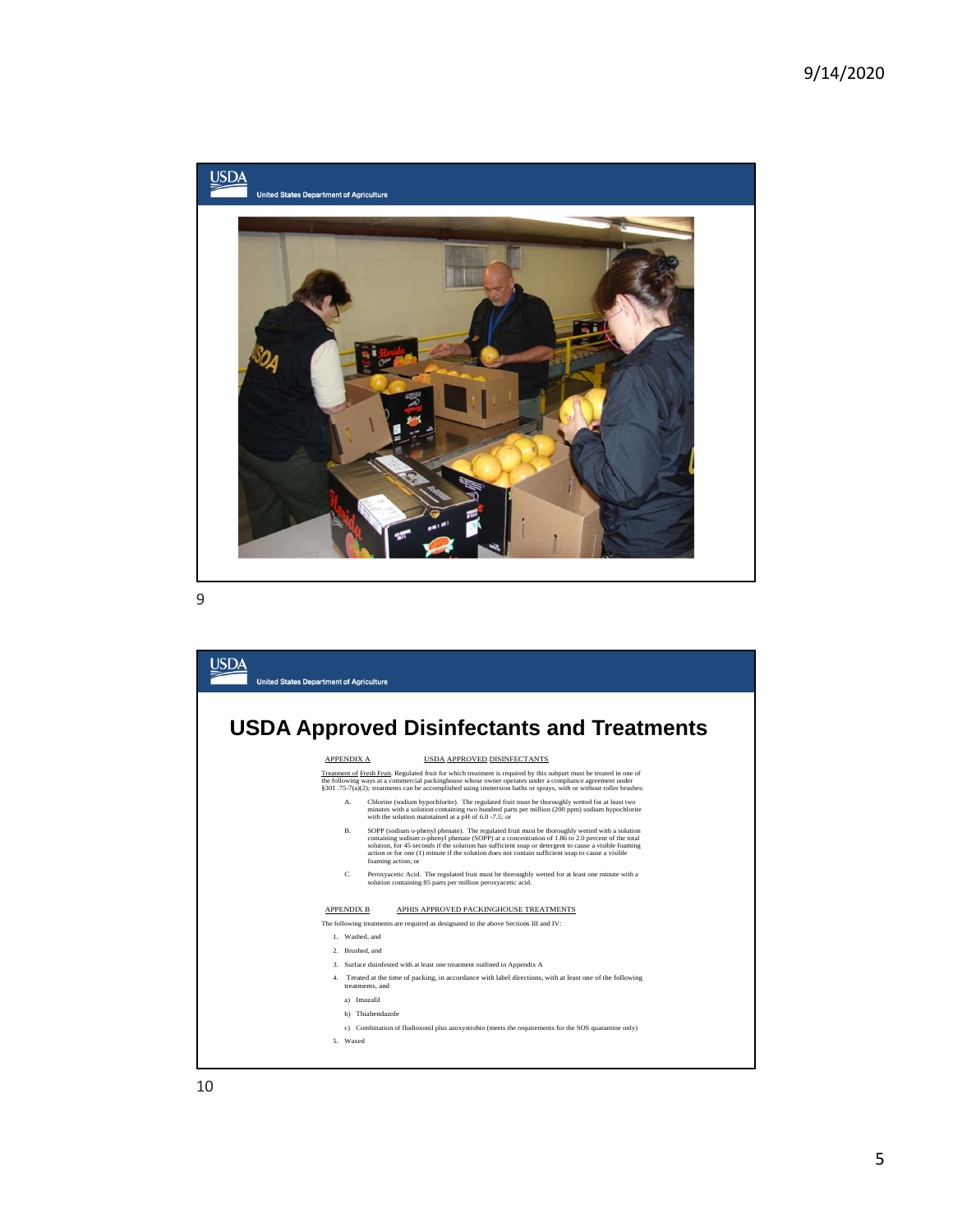

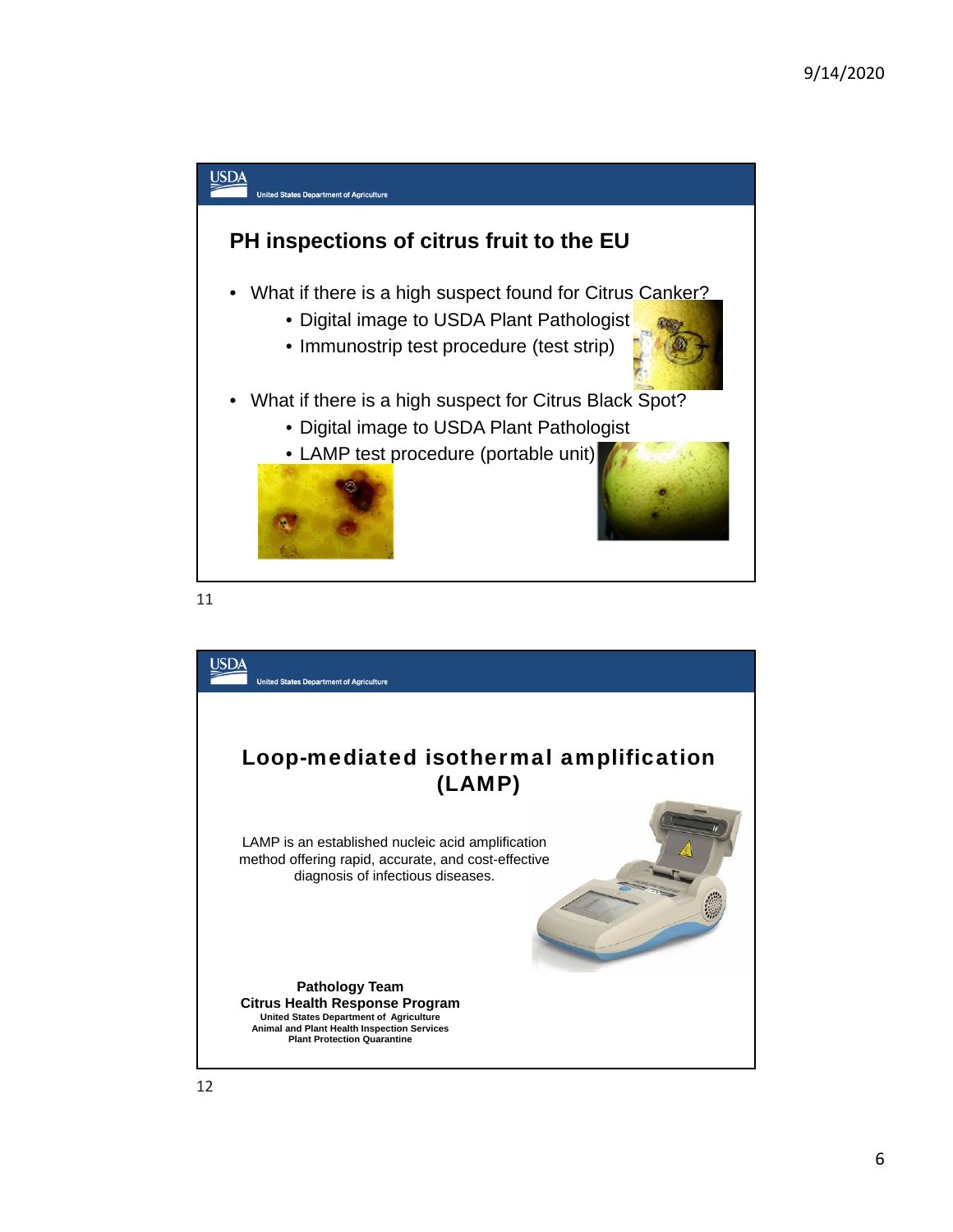



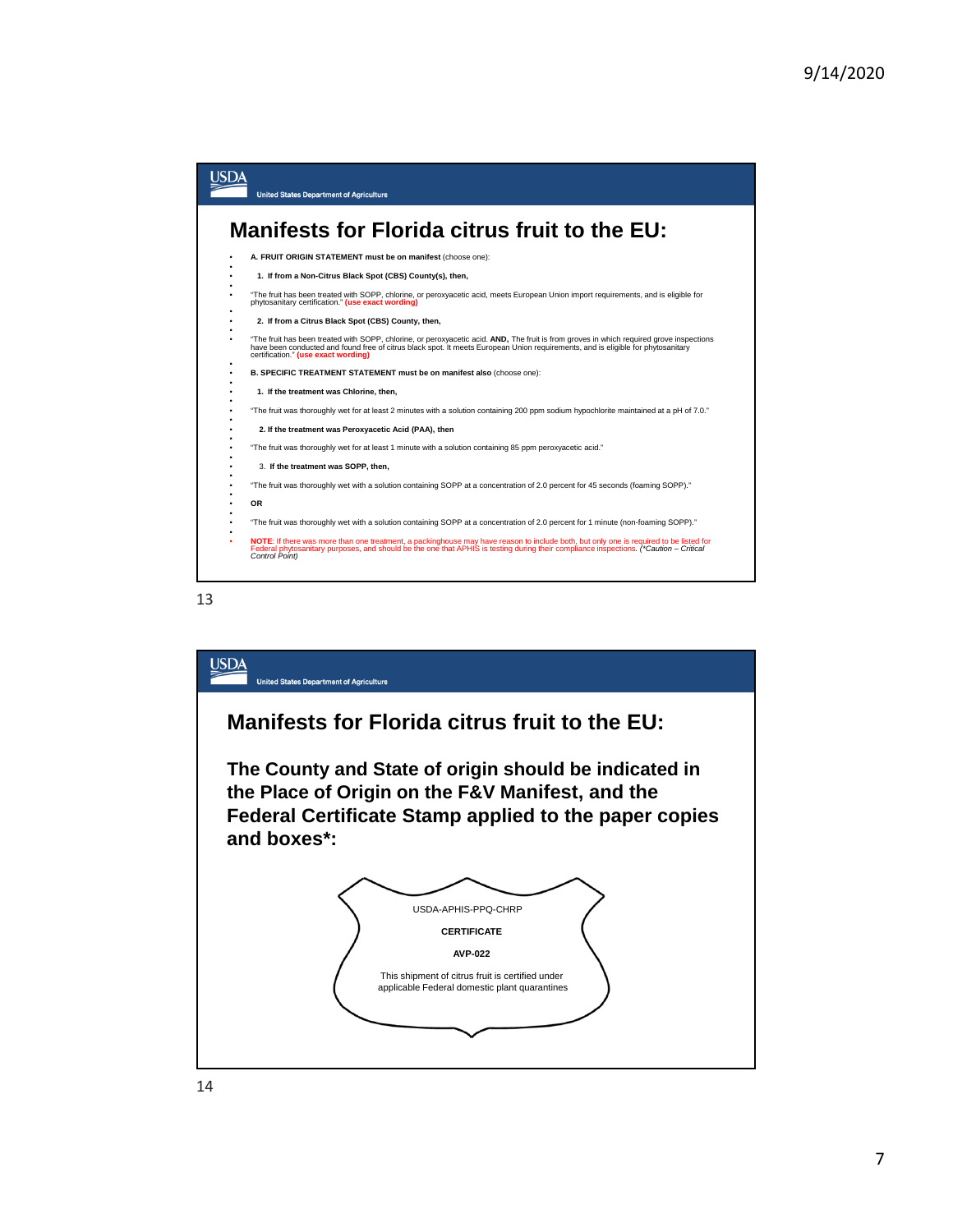



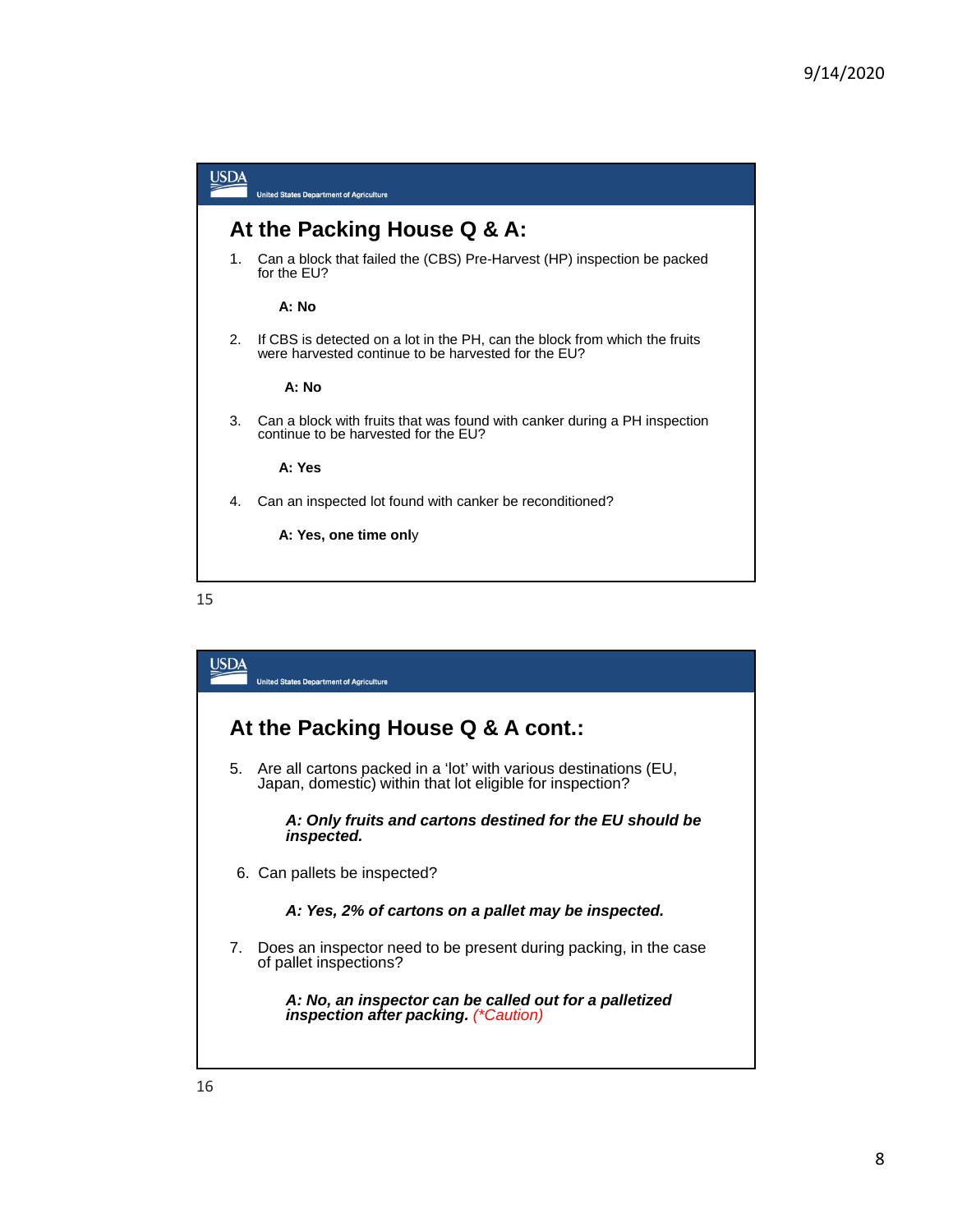